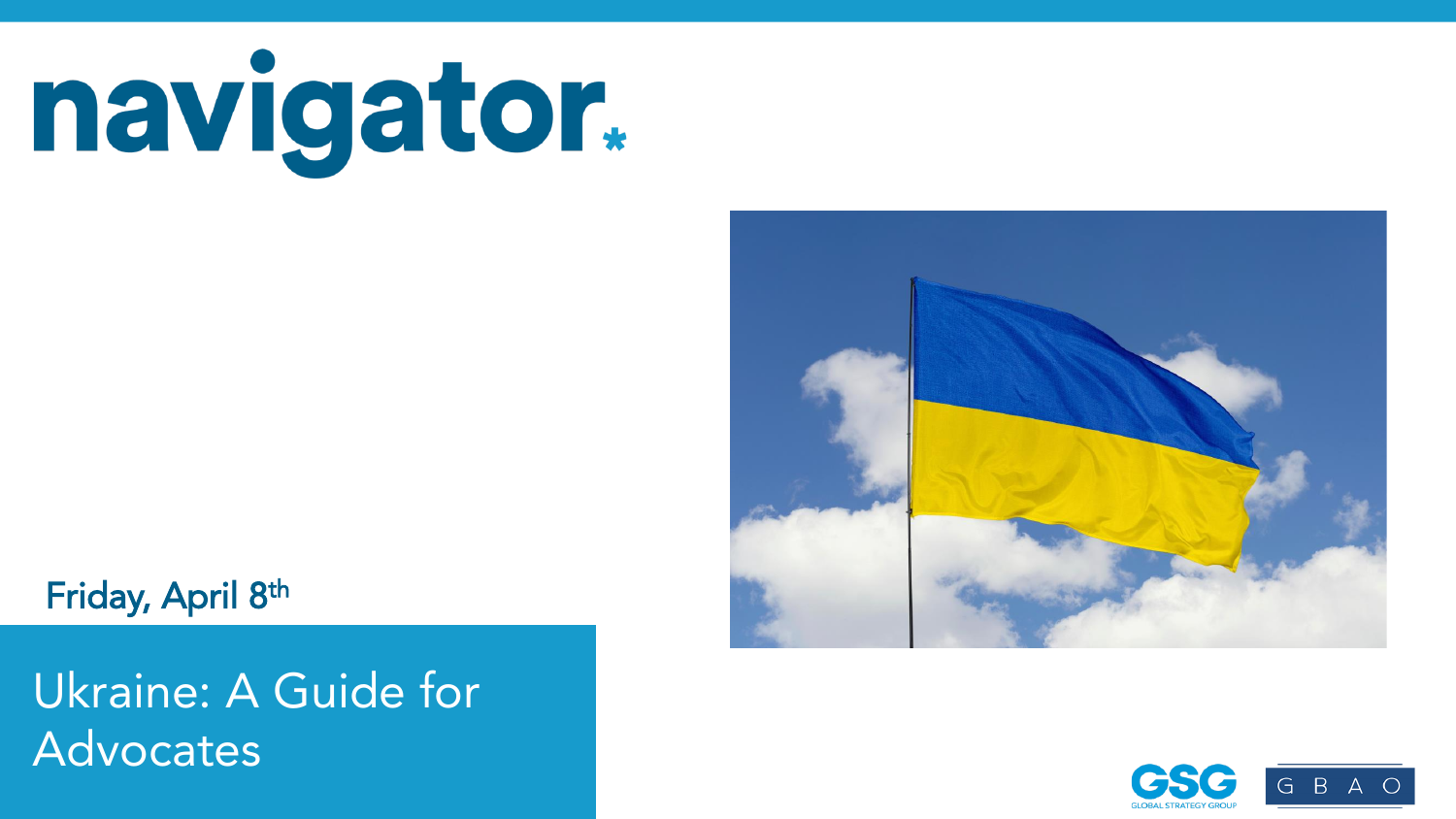## **Key Takeaways:**

- Americans are paying less attention to the invasion of Ukraine, and it is now a lower policy priority for them than the economy and inflation.
- Biden's approval ratings and the perception he is making the right decisions on Ukraine have both improved as a wide range of actions taken by the United States remain popular.
- Nearly three in four Americans agree that Putin can no longer remain in power, and pluralities across party lines agree with Biden's comment saying as much.

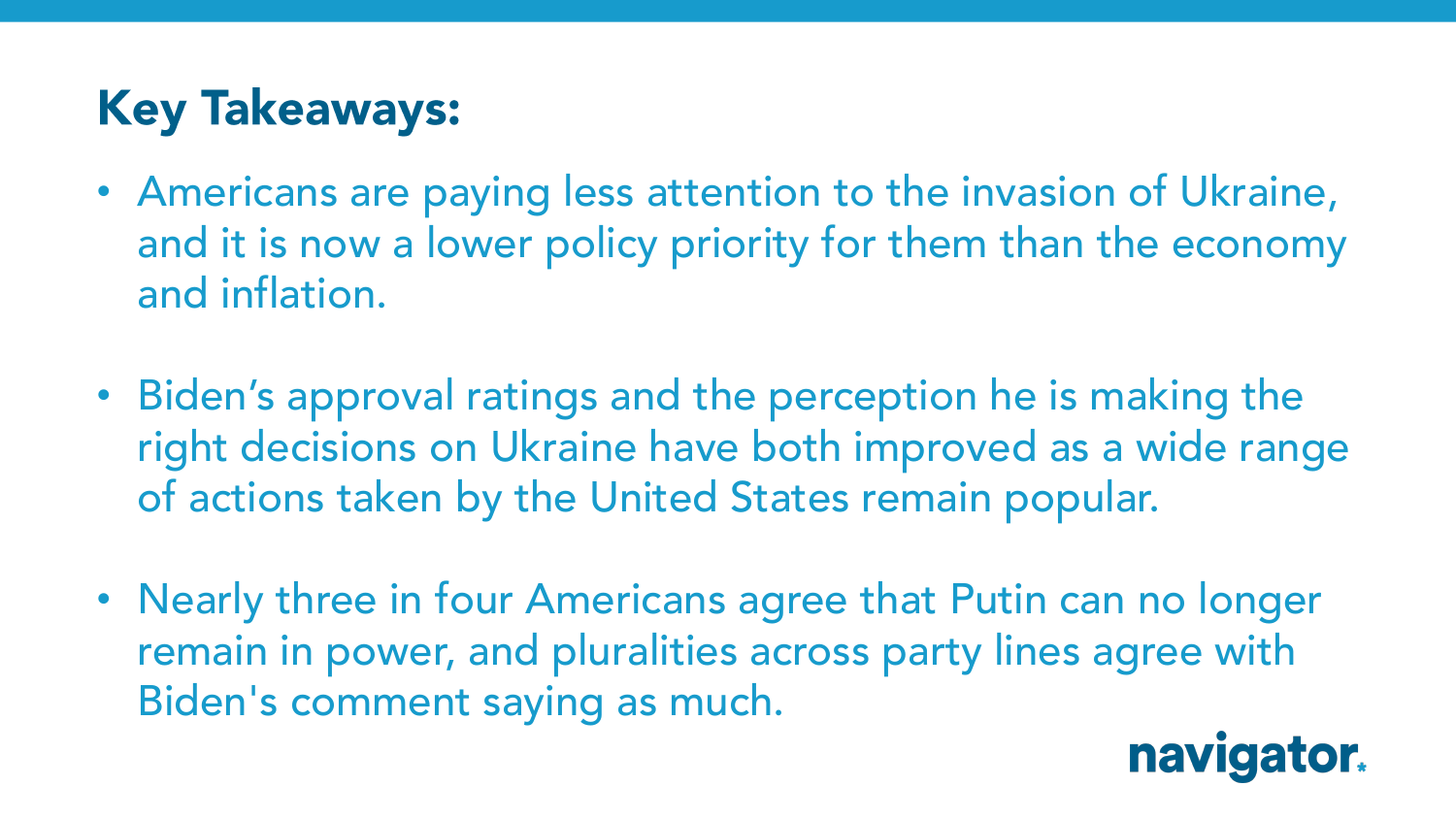#### The Share of Americans Paying Close Attention to the Russian Invasion of Ukraine Is in Decline

There has been an 11-point decline in the share of Americans who say they are "closely" following the invasion since early March, including an 8-point decline among Democrats, an 11-point decline among independents, and a 15-point decline among Republicans. How closely would you say you are following the Russian invasion of Ukraine in the news?



Nationwide surveys of registered voters; Each wave represents approximately 1,000 interviews taken over the prior three-five days. Latest wave conducted March 31-April 4, 2022. For more info, visit navigatorresearch.org

### navigator.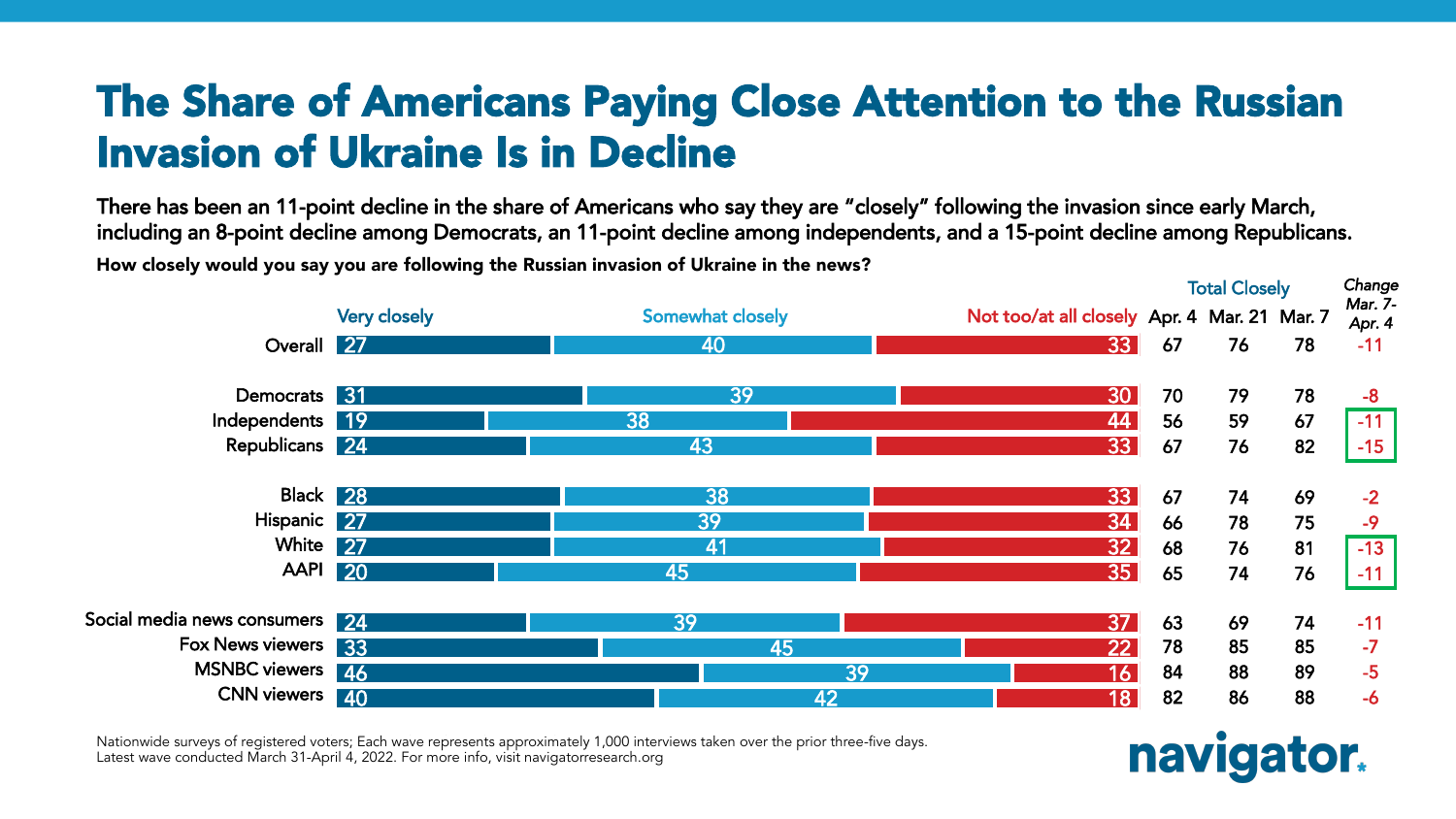#### Only a Third Are Hearing "A Lot" About Russian-Ukrainian Peace Talks; Even Fewer Hearing About Low Unemployment

As the share following the situation in Ukraine closely declines, less than a third of Americans say they have heard "a lot" about the ongoing peace negotiations between Russia and Ukraine, including just 19% of independents.

Below is a list of issues that have been in the news recently. Please indicate how much you have seen, read, or heard about each one.

|                                                                                                                                                                                                              |                                                                                                                     |       |             |  |                  | <b>Total A Lot</b> |     |     |       |       |       |      |
|--------------------------------------------------------------------------------------------------------------------------------------------------------------------------------------------------------------|---------------------------------------------------------------------------------------------------------------------|-------|-------------|--|------------------|--------------------|-----|-----|-------|-------|-------|------|
|                                                                                                                                                                                                              |                                                                                                                     | A lot | <b>Some</b> |  | A little/Nothing | Dem                | Ind | Rep | Black | Hisp. | White | AAPI |
| Will Smith hitting Chris Rock on stage at the Oscars for a comment he<br>made about his wife Jada Smith's hair 67                                                                                            |                                                                                                                     |       |             |  | 15<br>19         | 68                 | 57  | 68  | 66    | 67    | 67    | 60   |
|                                                                                                                                                                                                              | Ongoing peace negotiations between Russia and Ukraine 30                                                            |       | 35          |  | 35               | 37                 | 19  | 26  | 37    | 33    | 28    | 33   |
| The Senate confirmation hearings for Judge Ketanji Brown Jackson to<br>the Supreme Court 28                                                                                                                  |                                                                                                                     |       | 36          |  |                  | 35                 | 17  | 23  | 44    | 27    | 26    | 21   |
| The FDA authorizing a second coronavirus booster shot for anyone over the age of $50\,$ $27$                                                                                                                 |                                                                                                                     |       | 38          |  | 36               | 32                 | 18  | 22  | 33    | 23    | 26    | 29   |
| The House Select Committee investigating the January 6th attack at<br>the Capitol seeking to interview Virginia Thomas, wife of Supreme 22<br>Court Justice Clarence Thomas, for her involvement in the riot |                                                                                                                     |       | 32          |  | 46               | 30                 | 14  | 15  | 28    | 23    | 21    | 23   |
| A federal judge concluding that former President Trump likely 20<br>committed a crime in trying to overturn the 2020 presidential election                                                                   |                                                                                                                     |       | 33          |  | 47               | 28                 | 15  | 12  | 30    | 21    | 19    | 17   |
| The potential for a new surge in coronavirus cases in the United States  <br>following rising cases in Europe and China                                                                                      |                                                                                                                     |       | 38          |  | 42               | 25                 | 16  | 15  | 32    | 21    |       | 25   |
|                                                                                                                                                                                                              | *The unemployment rate falling to 3.6% in March, the lowest rate in<br>two years, as the U.S. added 431,000 jobs 16 |       | 30          |  | 53               | 19                 | 11  | 15  | 19    | 20    | 15    | 21   |

Nationwide surveys of 998 registered voters conducted March 31 – April 4, 2022. Nationwide surveys of registered voters; Each wave represents approximately 1,000 interviews taken over the prior three-five days. \*On this question, n=710 due to later release of recent jobs numbers. Nationwide survey of 998 registered voters conducted March 31-April 4, 2022.<br>F For more info, visit navigatorresarch.org.

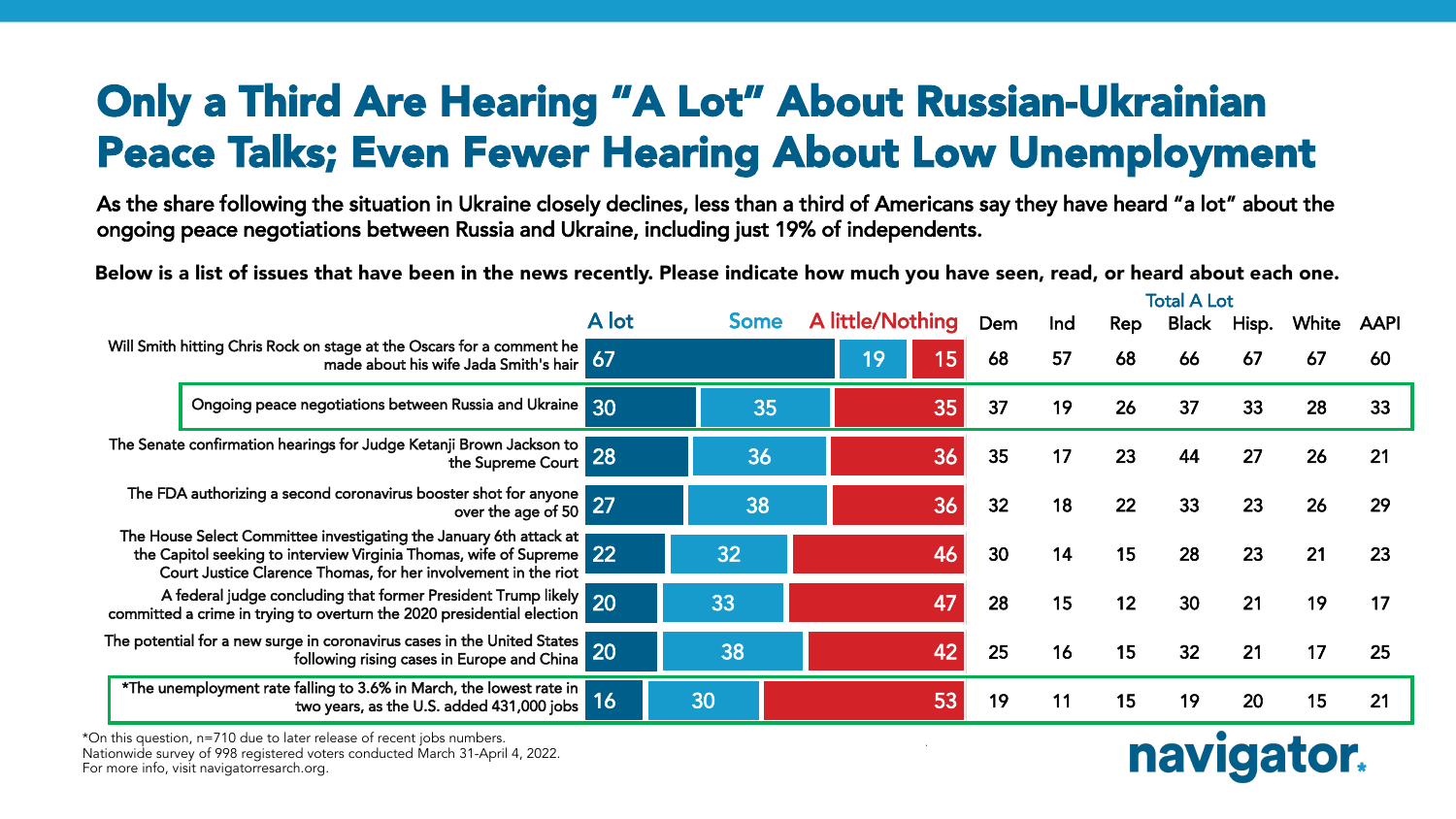#### Jobs & the Economy and Inflation Have Returned as More Important Priorities for Biden and Congress than National Security

The share who say they want President Biden and Congress to focus on "national security and foreign policy, including the situation in Ukraine" has dropped 7 points since mid-March from 48% to 41%, as the share who say they are focusing on it has dropped to 43%.

Select the top four issues that you feel are most important for President Joe Biden and Congress to focus on.

Which of these issues do you feel President Joe Biden and Congress are actually most focused on?

navigator.

|                                                 | <b>Mar. 21</b> | Mar. 7 |                                                 |    | Mar. 21 | Mar. 7 |
|-------------------------------------------------|----------------|--------|-------------------------------------------------|----|---------|--------|
| Jobs and the economy 49%                        | 47             | 52     | The coronavirus pandemic 43%                    |    | 45      | 49     |
| Inflation 49                                    | 47             | 42     | Nat. security & foreign policy, inc. Ukraine 43 |    | 48      | 46     |
| Nat. security & foreign policy, inc. Ukraine 41 | 48             | 51     | Climate change and the environment              | 33 | 31      | 34     |
| The coronavirus pandemic 30                     | 30             | 29     | Jobs and the economy 29                         |    | 29      | 30     |
| Health care 29                                  | 27             | 25     | Inflation 25                                    |    | 23      | 20     |
| Immigration 26                                  | 26             | 31     | Voting rights 23                                |    | 24      | 25     |
| Corruption in government 25                     | 26             | 23     | Immigration 16                                  |    | 16      | 15     |
| Social Security and Medicare 25                 | 25             | 24     | Health care 15                                  |    | 14      | 13     |
| Climate change and the environment 24           | 25             | 25     | Abortion 11                                     |    | 11      | 12     |
| Crime 21                                        | 20             | 22     | Corruption in government 11                     |    | 10      | 9      |
| Voting rights 17                                | 17             | 15     | Social Security and Medicare 11                 |    | 11      | 11     |
| Education 15                                    | 11             | 12     | Education 9                                     |    | 9       | 8      |
| Abortion 9                                      | 9              | 8      | Crime 8                                         |    | 9       | O      |

Nationwide surveys of registered voters; Each wave represents approximately 1,000 interviews taken over the prior three-five days. Latest wave conducted March 31-April 4, 2022. For more info, visit navigatorresearch.org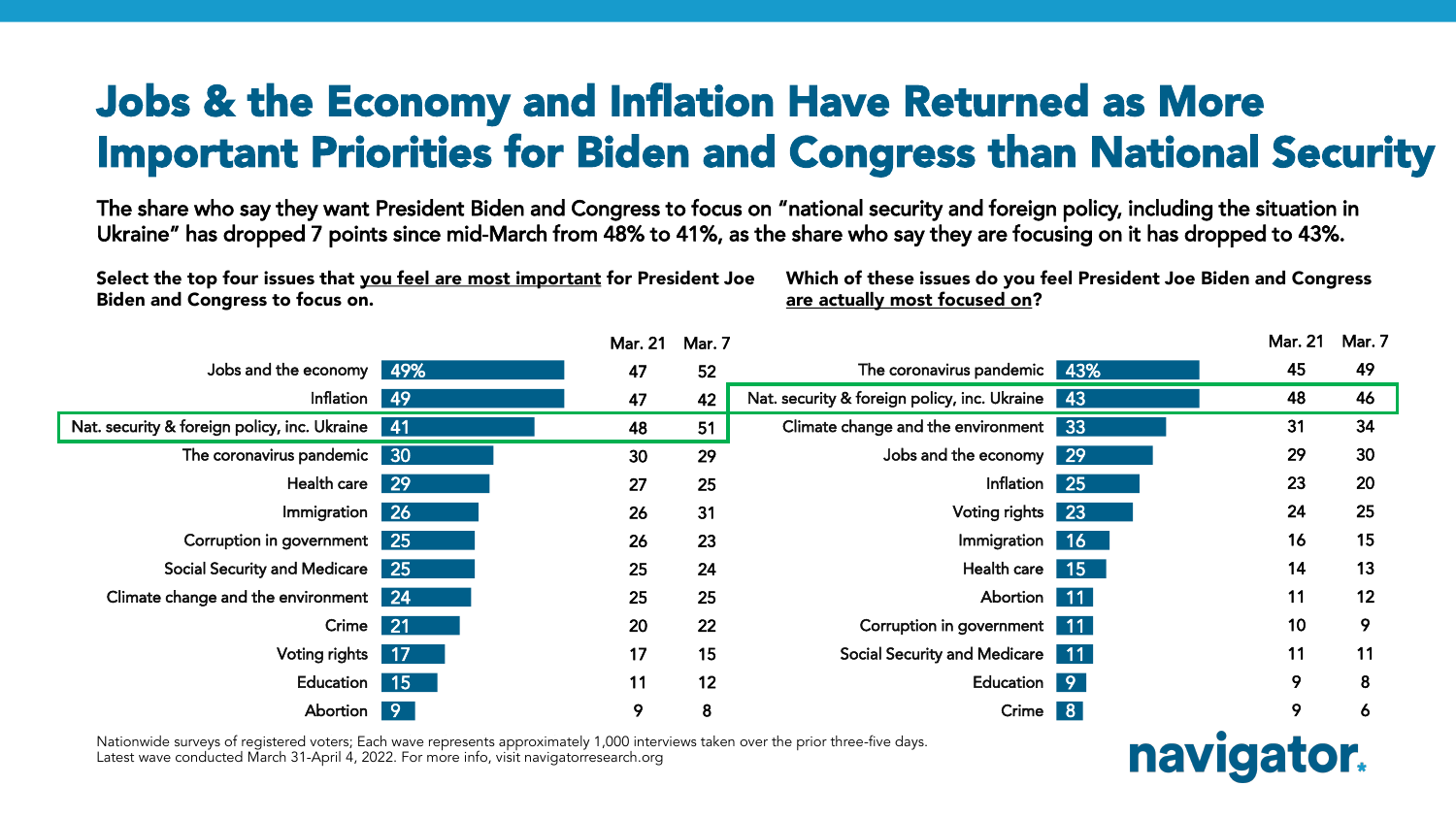#### There Has Been an Uptick in Approval of Biden's Handling of Ukraine as Most Say He Is Making Right Decisions

The share who approve of the job Biden is doing handling Ukraine has improved a net 6 points (from net -10 to -4), and the share who say he has made the right decisions has also increased by 6 points since mid-March (from net +10 to +16).

Do you approve or disapprove of the way Joe Biden is handling the situation in Ukraine?

So far, do you feel President Biden has made the right decisions or the wrong decisions when it has come to the situation in Ukraine?



Nationwide surveys of registered voters; Each wave represents approximately 1,000 interviews taken over the prior three-five days. Latest wave conducted March 31-April 4, 2022. For more info, visit navigatorresearch.org

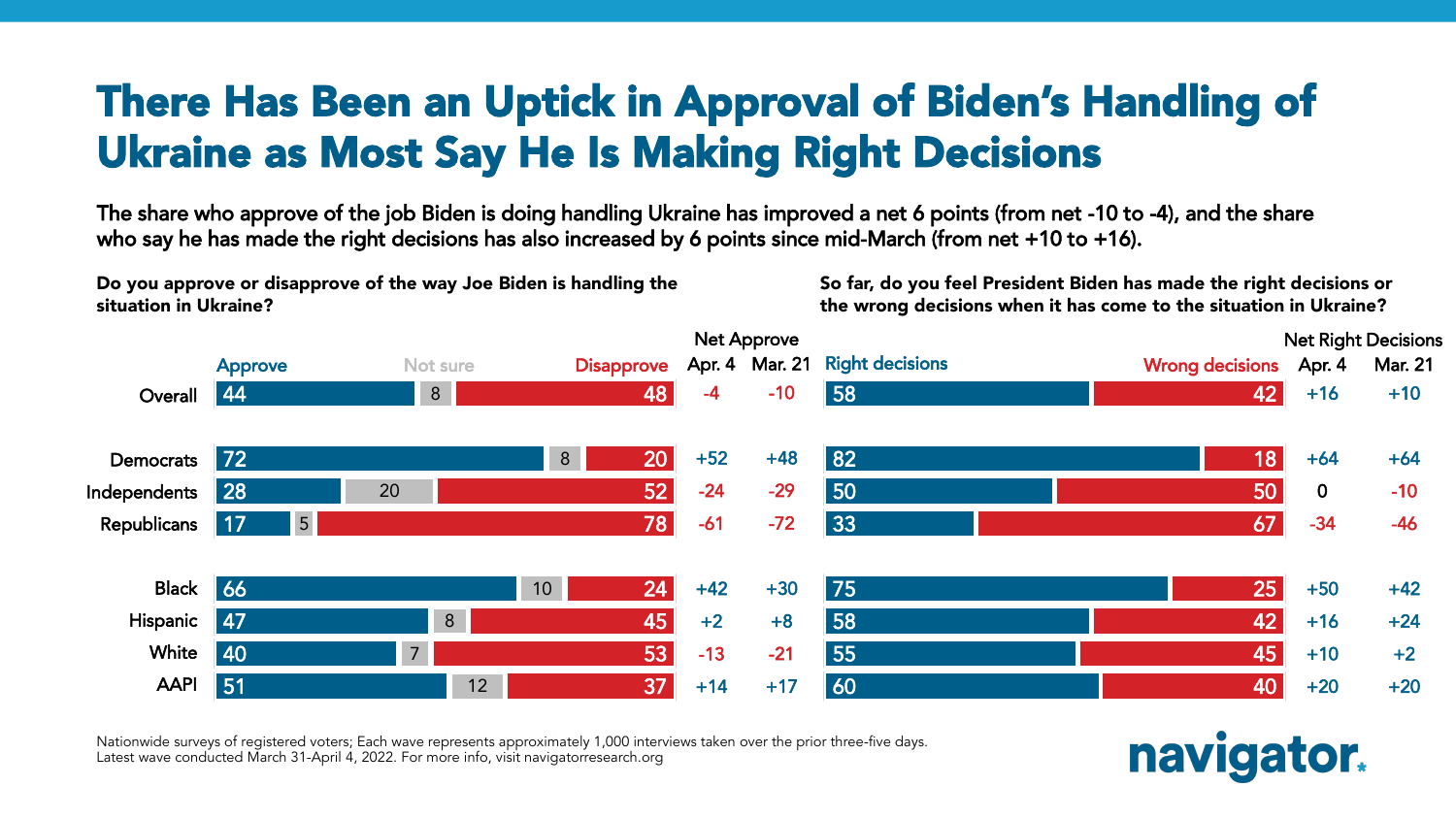### Americans Remain Supportive of Economic Sanctions

Bipartisan majorities continue to support the U.S. imposing sanctions on Russia (including 84% of Democrats, 57% of independents, and 69% of Republicans).

Among our foreign policy swing\*, 76% support the economic sanctions against Russia.

As you may know, President Biden and leaders of other major countries have joined together to place initial economic sanctions on Russia as a way to discourage further military action against Ukraine. Do you support or oppose the economic sanctions so far against Russia?



has made all or mostly the right decisions on the situation. Nationwide surveys of registered voters; Each wave represents approximately 1,000 interviews taken over the prior three-five days. Latest wave conducted March 31-April 4, 2022. For more info, visit navigatorresearch.org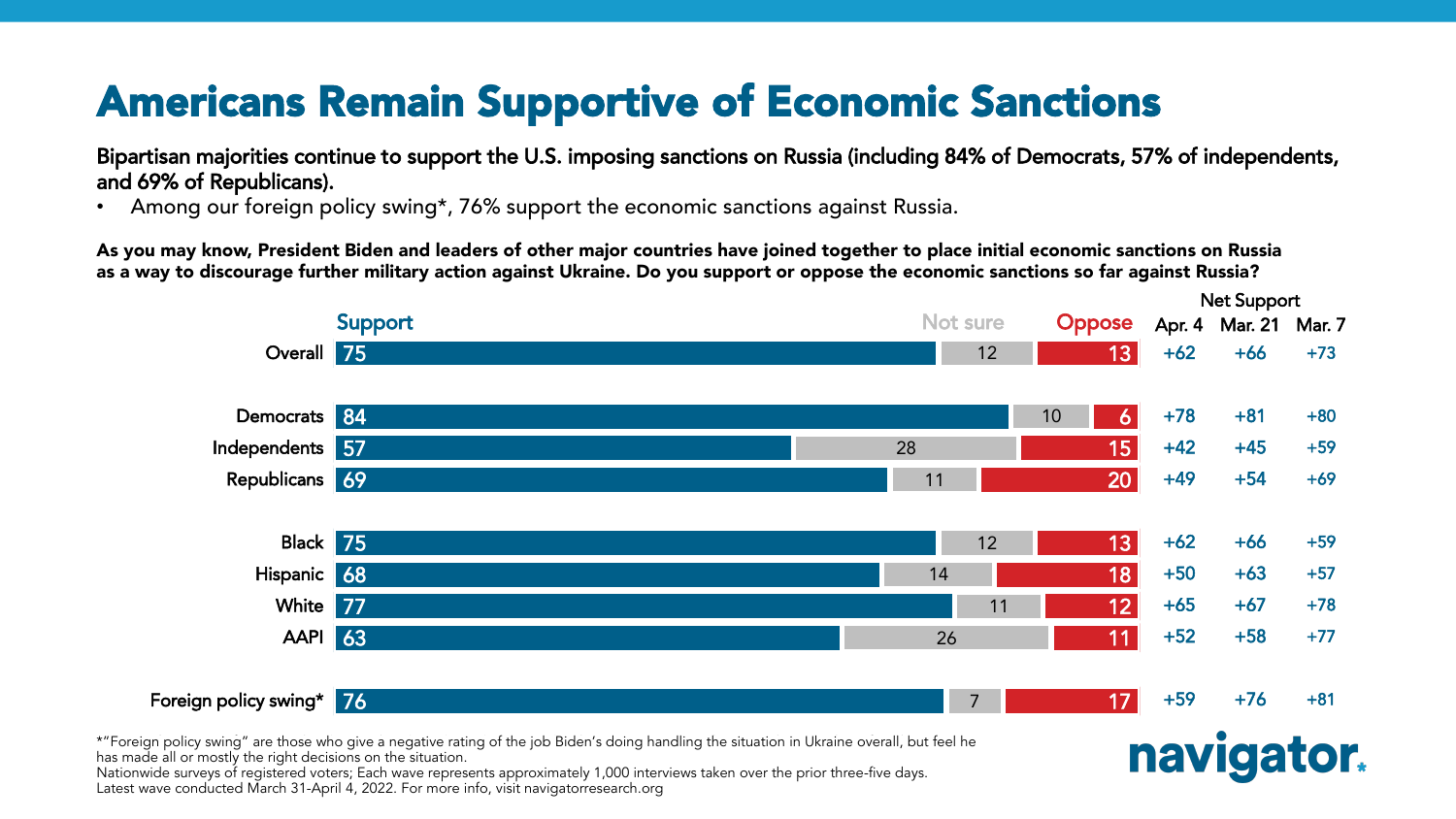#### Americans Support the U.S. Accepting Ukrainian Refugees and Colleges Financially Helping Students Impacted

Bipartisan pluralities support both the United States taking in up to 100,000 Ukrainian refugees and American universities providing financial support to impacted students.

As you may know, it was recently announced that the United States will accept up to 100,000 Ukrainian refugees fleeing the invasion. Do you support or oppose the United States taking in these refugees?

As you may know, some American universities, such as Hampton University, have recently announced that they would provide free tuition and room and board for students impacted by Russia's invasion of Ukraine. Do you support or oppose American universities providing financial support to impacted students?

naviga



\*"Foreign policy swing" are those who give a negative rating of the job Biden's doing handling the situation in Ukraine overall, but feel he

has made all or mostly the right decisions on the situation.

Nationwide surveys of 998 registered voters conducted March 31-April 4, 2022.

For more info, visit navigatorresearch.org.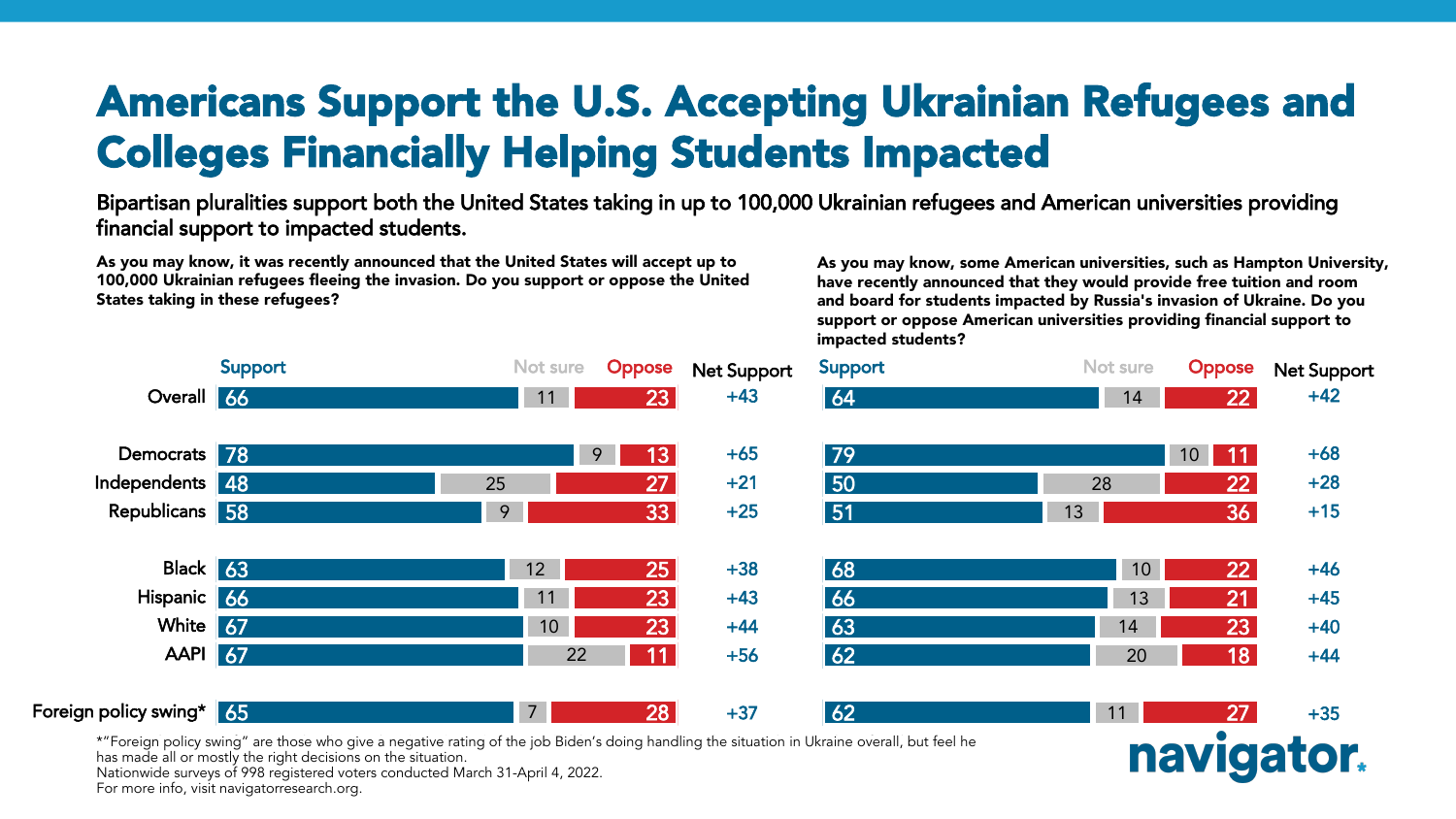#### Three in Four Agree Putin "Cannot Remain in Power"

While nearly three in four Americans support a statement that Putin can no longer remain in power (72%), support remains high even when noting it was a comment made by President Biden (67%).

(Split sample) Some have suggested that Vladimir Putin can no longer remain in power due to Russia's ongoing invasion of Ukraine. Do you agree or disagree with this view?

(Split sample) As you may know, President Biden said that Vladimir Putin "cannot remain in power" during a speech in Poland last week. Do you support or oppose President Biden's comment?

navigator.



\*"Foreign policy swing" are those who give a negative rating of the job Biden's doing handling the situation in Ukraine overall, but feel he

has made all or mostly the right decisions on the situation.

Nationwide surveys of 998 registered voters conducted March 31-April 4, 2022.

For more info, visit navigatorresearch.org.